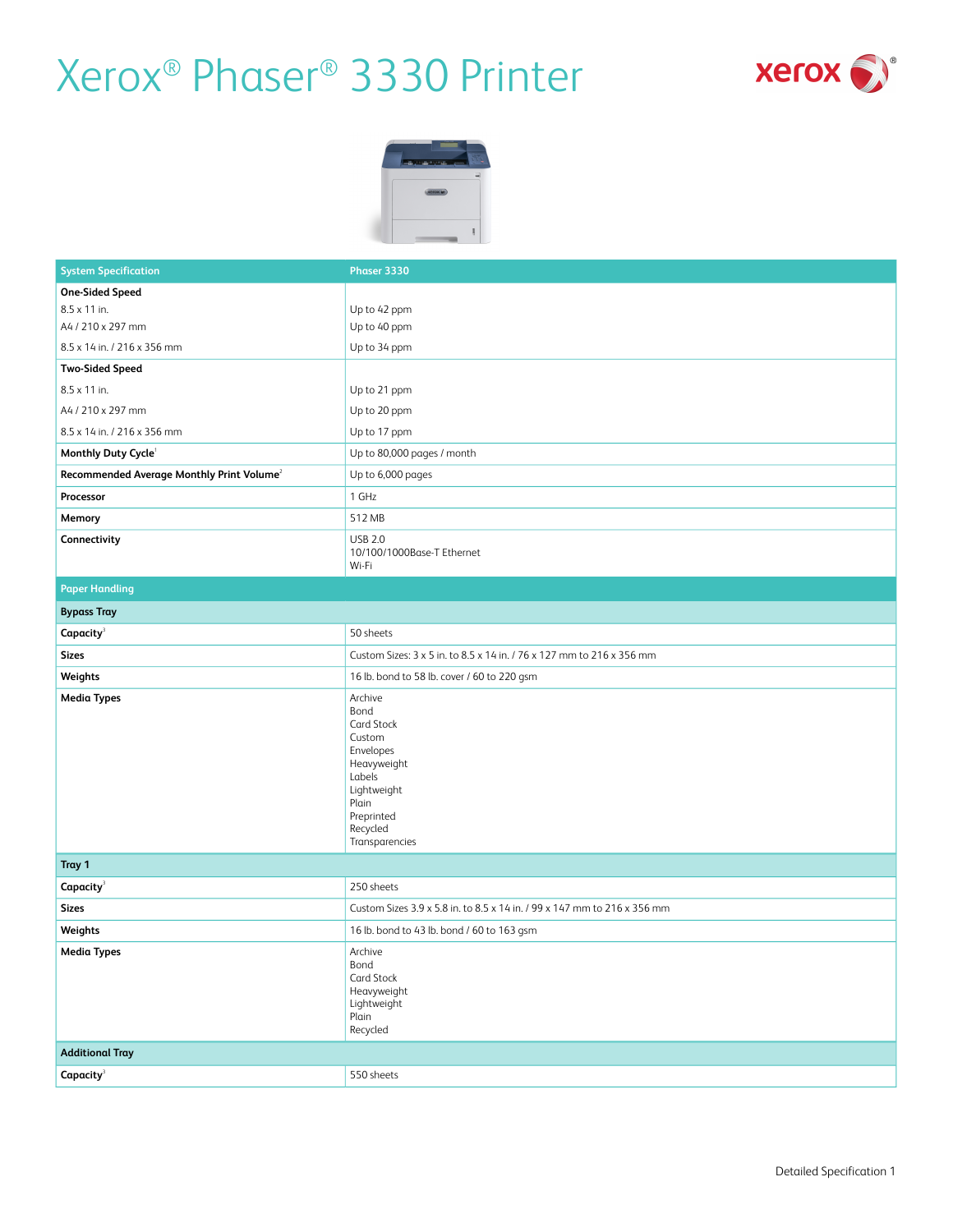| <b>Additional Tray</b>                      |                                                                                                                         |  |  |  |
|---------------------------------------------|-------------------------------------------------------------------------------------------------------------------------|--|--|--|
| <b>Sizes</b>                                | Custom Sizes: 3 x 5 in. to 8.5 x 14 in. / 76 x 127 mm to 216 x 356 mm                                                   |  |  |  |
| Weights                                     | 16 lb. to 43 lb. bond / 60 to 163 gsm                                                                                   |  |  |  |
| <b>Media Types</b>                          | Archive<br>Bond<br><b>Card Stock</b><br>Heavyweight<br>Lightweight<br>Plain<br>Recycled                                 |  |  |  |
| <b>Total Capacity</b>                       |                                                                                                                         |  |  |  |
| <b>Device Standard Capacity<sup>3</sup></b> | 300 sheets                                                                                                              |  |  |  |
| <b>Device Total Capacity<sup>3</sup></b>    | 850 sheets                                                                                                              |  |  |  |
| <b>Paper Output</b>                         |                                                                                                                         |  |  |  |
| Output Capacity <sup>3</sup>                | 150 sheets                                                                                                              |  |  |  |
| <b>Automatic 2-Sided</b>                    | Standard                                                                                                                |  |  |  |
| <b>Device Specification</b>                 |                                                                                                                         |  |  |  |
| <b>Electrical Requirements</b>              |                                                                                                                         |  |  |  |
| <b>North America</b>                        | 110-127 VAC +/- 10%, 50/60 Hz +/- 3 Hz, 7A                                                                              |  |  |  |
| <b>Europe</b>                               | 220-240 VAC +/- 10%, 50/60 Hz +/- 3 Hz, 5A                                                                              |  |  |  |
| <b>Power Consumption</b>                    |                                                                                                                         |  |  |  |
| Operation <sup>4</sup>                      | Maximum 700 watts                                                                                                       |  |  |  |
| <b>Standby Mode</b> <sup>4</sup>            | Maximum 50 watts                                                                                                        |  |  |  |
| Power Off Mode <sup>4</sup>                 | Maximum 0.1 watts                                                                                                       |  |  |  |
| Sleep Mode <sup>4</sup>                     | Maximum 3.5 watts                                                                                                       |  |  |  |
| Warm-up (from Sleep Mode)                   | As fast as 35 seconds                                                                                                   |  |  |  |
| <b>Operating Environment</b>                |                                                                                                                         |  |  |  |
| <b>Required Temperature Range</b>           |                                                                                                                         |  |  |  |
| Storage                                     | 32°F to 104°F / 0°C to 40°C                                                                                             |  |  |  |
| Operating                                   | 50°F to 90°F / 10°C to 32°C                                                                                             |  |  |  |
| <b>Required Reletive Humidity</b>           | 20% to 80%                                                                                                              |  |  |  |
| <b>Sound Power Levels</b>                   |                                                                                                                         |  |  |  |
| Operating                                   | 54 dB(A) or less<br>26 dB(A) or less                                                                                    |  |  |  |
| Standby<br><b>Sound Pressure Levels</b>     |                                                                                                                         |  |  |  |
| Operating                                   | 54 dB(A) or less                                                                                                        |  |  |  |
| Standby                                     | 26 dB(A) or less                                                                                                        |  |  |  |
| <b>Dimensions and Weight (unpackaged)</b>   |                                                                                                                         |  |  |  |
| Phaser 3330                                 | Width: 14.4 in. / 366 mm<br>Depth: 14.4 in. / 366 mm<br>Height: 11.4 in. / 289.6 mm<br>Weight: 23.37 lb. / 10.6 kg      |  |  |  |
| 550-sheet Paper Tray                        | Width: 14.4 in. / 366 mm<br>Depth: 17.9 in. / 454 mm<br>Height: 5.7 in. / 146 mm<br>Weight: 11.82 lb. / 5.36 kg         |  |  |  |
| <b>Dimensions and Weight (packaged)</b>     |                                                                                                                         |  |  |  |
| Phaser 3330                                 | Width: 17.7 in. / 449.6 mm<br>Depth: 17.7 in. / 449.6 mm<br>Height: 15.9 in. / 403.9 mm<br>Weight: 28.31 lb. / 12.84 kg |  |  |  |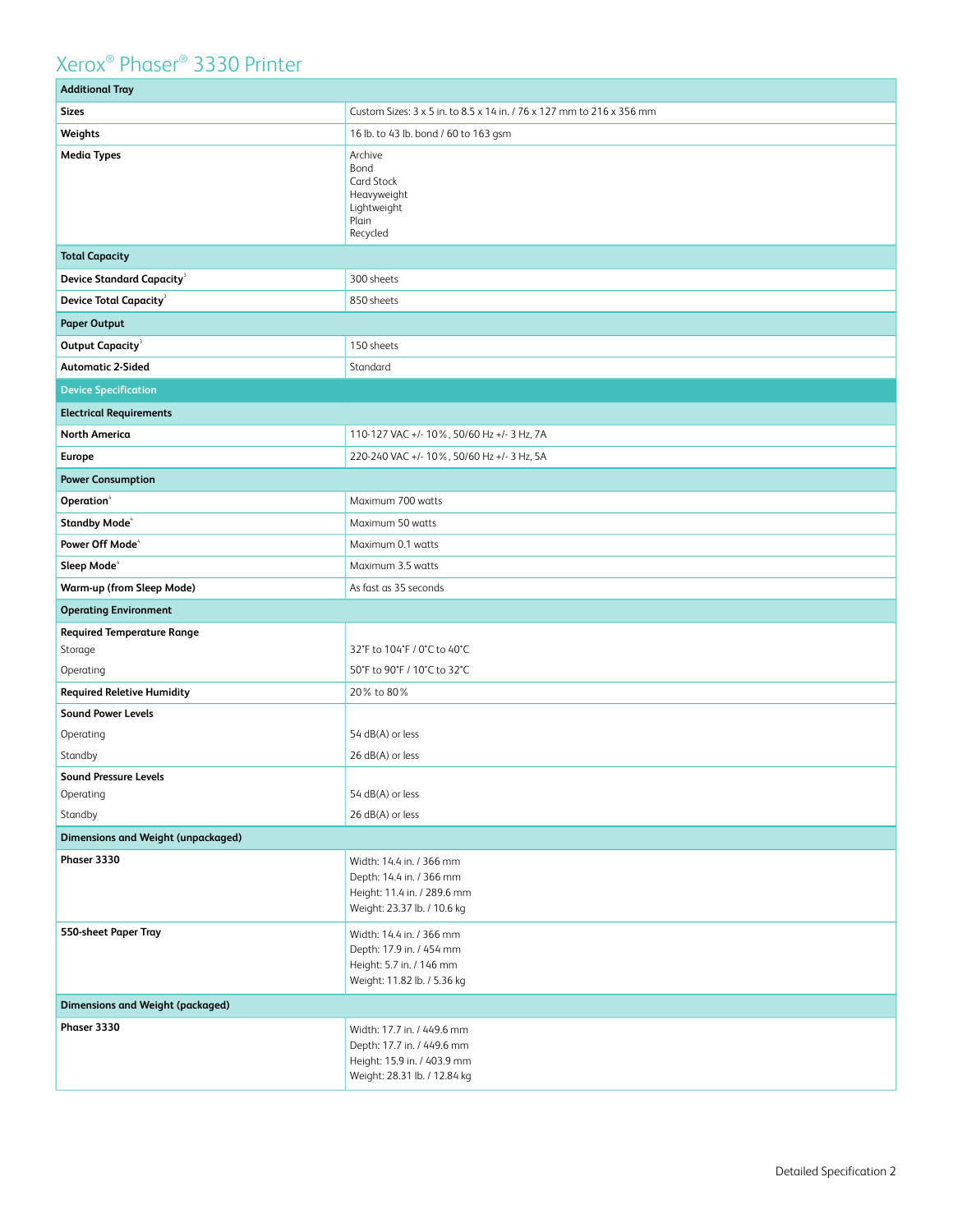| <b>Dimensions and Weight (packaged)</b>           |                                                                                                                                                                                                                                                                                                                                                                                                                                                                                                                                                                                                                                                                                                                                        |  |  |  |
|---------------------------------------------------|----------------------------------------------------------------------------------------------------------------------------------------------------------------------------------------------------------------------------------------------------------------------------------------------------------------------------------------------------------------------------------------------------------------------------------------------------------------------------------------------------------------------------------------------------------------------------------------------------------------------------------------------------------------------------------------------------------------------------------------|--|--|--|
| 550-sheet Paper Tray                              | Width: 22.2 in. / 563 mm<br>Depth: 19.6 in. / 497 mm<br>Height: 11.2 in. / 285 mm<br>Weight: 16.8 lb. / 7.62 kg                                                                                                                                                                                                                                                                                                                                                                                                                                                                                                                                                                                                                        |  |  |  |
| <b>System Certification/Regulatory Compliance</b> |                                                                                                                                                                                                                                                                                                                                                                                                                                                                                                                                                                                                                                                                                                                                        |  |  |  |
| <b>Certifications</b>                             | FCC Part 15 Class A<br>FCC Part 68<br>CE Mark applicable to Directives 2006/95/EC, 2004/108/EC and 1999/5/EC<br>UL 60950-1/CSA 60950-1-07, 2nd Edition<br>Section 508<br><b>NOM</b><br>GS Mark<br>EAC<br>RoHS Directive 2011/65/EU<br>WEEE Directive 2012/19/EU<br>Citrix <sup>™</sup> Certified<br>Cerner (undergoing evaluation)<br>Apple® AirPrint® 1.5 certification<br>Google Cloud Print™ (device is compliant/tested, but has not been formerly certified)<br>Mopria <sup>®</sup> certified<br>Wi-Fi Alliance Certified<br><b>Blue Angel</b><br>MEDITECH<br><b>ENERGY STAR®</b><br>ECOLOGO <sup>®</sup><br><b>EPEAT (United States)</b><br>To view the latest list of certifications, go to www.xerox.com/OfficeCertifications. |  |  |  |
| <b>Print</b>                                      |                                                                                                                                                                                                                                                                                                                                                                                                                                                                                                                                                                                                                                                                                                                                        |  |  |  |
| First-Page-Out Time                               | As fast as 6.5 seconds <sup>5</sup>                                                                                                                                                                                                                                                                                                                                                                                                                                                                                                                                                                                                                                                                                                    |  |  |  |
| Resolution                                        | Up to 1200 x 1200 dpi image quality                                                                                                                                                                                                                                                                                                                                                                                                                                                                                                                                                                                                                                                                                                    |  |  |  |
| <b>Page Description Languages</b>                 | PostScript 3 compatible<br>PCL® 5e, 6<br><b>PDF Direct</b><br>TIFF<br><b>JPEG</b>                                                                                                                                                                                                                                                                                                                                                                                                                                                                                                                                                                                                                                                      |  |  |  |
| <b>Maximum Print Area</b>                         | 4 mm edge of paper                                                                                                                                                                                                                                                                                                                                                                                                                                                                                                                                                                                                                                                                                                                     |  |  |  |
| <b>Print Features</b>                             | Watermarks<br>Collation<br>Automatic Two-sided Printing<br>N-up<br>Poster Printing<br><b>Booklet Print</b><br><b>Custom Page Size</b><br>Fit to Page<br>Scaling<br>Draft Mode<br><b>Earth Smart Printing</b><br>Print from USB<br>Job Scheduling<br>Print from Local Drive<br>Save<br>Save and Print                                                                                                                                                                                                                                                                                                                                                                                                                                   |  |  |  |
| <b>Print from USB</b>                             | Allows walk-up printing from Type A USB port<br>Supports direct printing from computer via Type B USB port<br>Supported file formats: PDF, JPEG, TXT, TIFF, PS, XPS, PCL                                                                                                                                                                                                                                                                                                                                                                                                                                                                                                                                                               |  |  |  |
| <b>Operating Systems</b>                          | Microsoft <sup>®</sup> Windows <sup>®</sup> Vista and later<br>Mac OS® 10.8.x and later<br>Various Linux® and Unix distributions                                                                                                                                                                                                                                                                                                                                                                                                                                                                                                                                                                                                       |  |  |  |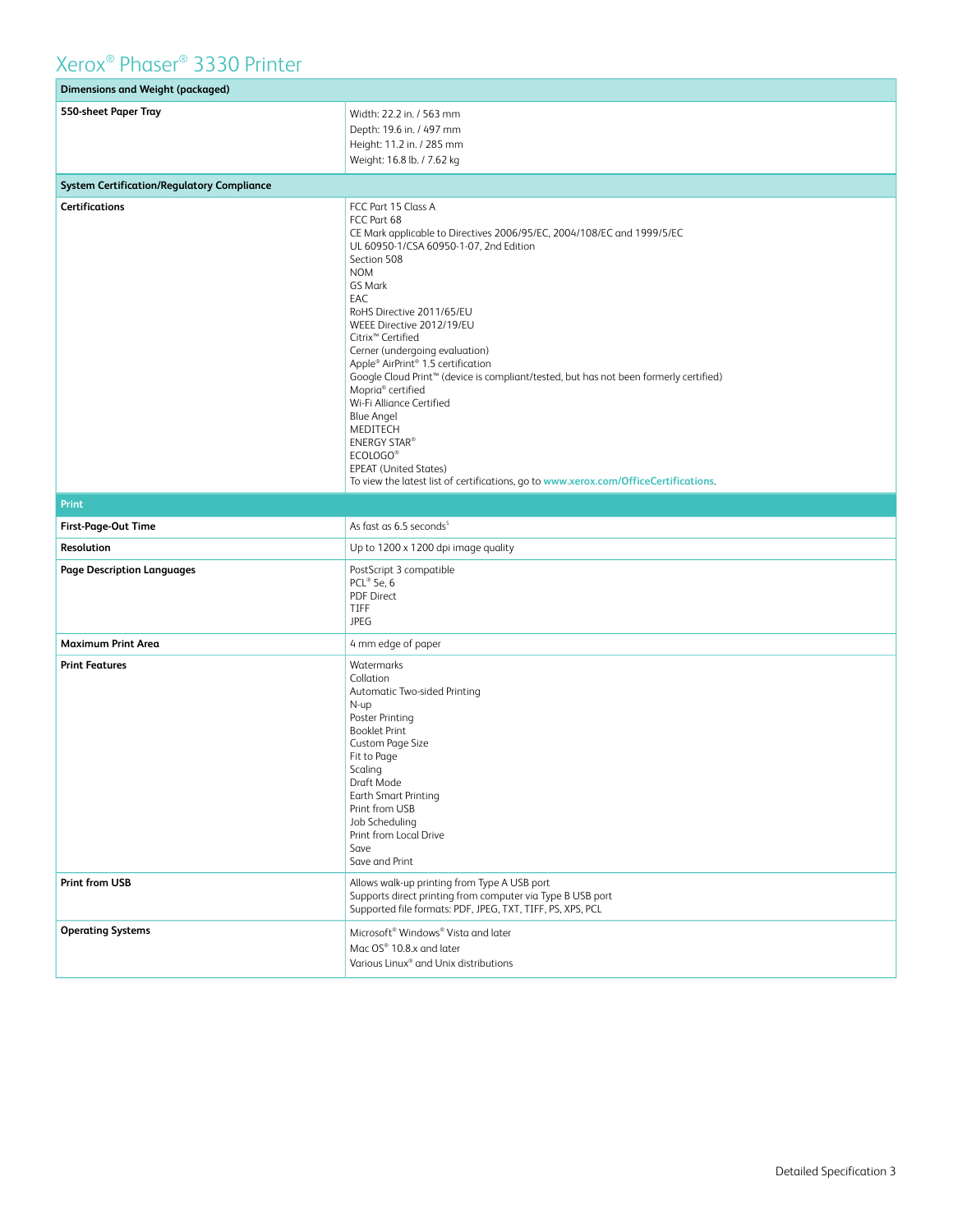| Print                                                                                             |                                                                                                                                                                                                                                                                                                                                                                                                                                                                                             |                                                                          |  |
|---------------------------------------------------------------------------------------------------|---------------------------------------------------------------------------------------------------------------------------------------------------------------------------------------------------------------------------------------------------------------------------------------------------------------------------------------------------------------------------------------------------------------------------------------------------------------------------------------------|--------------------------------------------------------------------------|--|
| <b>Network Protocols</b>                                                                          | TCP/IP: HTTP/HTTPS, IPP, LPR/LDP, Raw Socket Printing/Port 9100, IPv4/IPv6, WSD<br>NetWare: Bindery and NDS IPX/SPX, NDPS®/NEPS (with Server Gateway)<br>AppleTalk <sup>®</sup> : EtherTalk®<br>Microsoft Windows Networking over IP<br>Bonjour <sup>®</sup> / Airprint <sup>®</sup><br>IPv6<br>Secure FTP<br>Most protocols not in use can be disabled                                                                                                                                     |                                                                          |  |
| <b>Administrative Protocols</b>                                                                   | DHCP, SNMP, WINS, SLP® v2, HTTP, HTTPS, DHCP Autonet, TLS, NTP, MDNS, SSDP                                                                                                                                                                                                                                                                                                                                                                                                                  |                                                                          |  |
| <b>Font Capability</b>                                                                            | 136 PostScript fonts<br>111 scalable PCL fonts<br>1 Bitmap PCL font                                                                                                                                                                                                                                                                                                                                                                                                                         |                                                                          |  |
| <b>Mobile Solutions and Mobile Device Apps</b>                                                    |                                                                                                                                                                                                                                                                                                                                                                                                                                                                                             |                                                                          |  |
| Xerox <sup>®</sup> Mobile Express Driver <sup>®</sup>                                             | Makes it easy for mobile users to find, use and manage Xerox® and non Xerox® devices in every new location. Plug into a<br>new network, and Mobile Express Driver automatically discovers available printers and provides status and capability<br>information. Save a list of "favorite" printers for each location, store application print settings for use on any printer in any<br>network, and greatly reduce mobile support calls to IT.                                             |                                                                          |  |
| Xerox <sup>®</sup> Global Print Driver <sup>®</sup>                                               | A truly universal print driver that lets IT administrators install, upgrade and manage Xerox® and non Xerox® devices from a<br>single driver. It provides a consistent, easy-to-use interface for end-users, reducing the number of support calls, and simplifying<br>print services management.                                                                                                                                                                                            |                                                                          |  |
| Apple <sup>®</sup> AirPrint <sup>®</sup>                                                          | Print email, photos and important office documents directly from an Apple iPhone® or iPad® with no drivers to install and<br>no cables to connect. With AirPrint, an iPhone or iPad automatically locates and connects to the AirPrint-enabled device over<br>the office Wi-Fi network.                                                                                                                                                                                                     |                                                                          |  |
| Google Cloud Print™                                                                               | Google Cloud Print connects print devices to the web, enabling users to print the applications they use every day from<br>smartphones, tablets, Chromebook™ notebook computers and any other web-connected device. <sup>6</sup>                                                                                                                                                                                                                                                             |                                                                          |  |
| Xerox <sup>®</sup> Print Service Plug-in for Android™ (Free at Google<br>Play <sup>™</sup> Store) | The Xerox® Print Service Plug-in for Android KitKat (4.4 or greater) devices streamlines mobile printing without third-party<br>apps or additional print drivers. You can easily print photos, Web pages and documents when your mobile device is connected<br>to ConnectKey-enabled multifunction printers using a wireless network. A robust print option set includes two-sided printing,<br>stapling and secure code release. A free download is available from the Google Play™ store. |                                                                          |  |
|                                                                                                   |                                                                                                                                                                                                                                                                                                                                                                                                                                                                                             |                                                                          |  |
|                                                                                                   |                                                                                                                                                                                                                                                                                                                                                                                                                                                                                             |                                                                          |  |
| <b>Security</b><br><b>Security Features</b>                                                       | 802.1x<br>Secure HTTPS (SSL/TLS)<br>Secure IPP<br>Secure Print<br>SSL<br>IP Filtering<br>IPv6<br>SNMP <sub>v3</sub><br><b>IPsec</b><br>WEP (64-/128-bit)<br>WPA2-PSK (AES)<br>WPA / WPA2-Personal<br>WPA / WPA2-Enterprise                                                                                                                                                                                                                                                                  |                                                                          |  |
| <b>WiFi Security</b>                                                                              |                                                                                                                                                                                                                                                                                                                                                                                                                                                                                             |                                                                          |  |
|                                                                                                   | <b>Authentication Method</b>                                                                                                                                                                                                                                                                                                                                                                                                                                                                | Encryption                                                               |  |
|                                                                                                   | Open<br>WPA PSK<br>WPA PSK / WPA2 PSK<br><b>WPA Enterprise</b><br>WPA Enterprise / WPA2™ Enterprise<br>WPA Enterprise Authentication Method options:<br>· PEAPVO MS-CHAPV2<br>$\bullet$ EAP-TLS<br>• EAP-TTLS PAP<br>• EAP-TTLS CHAP                                                                                                                                                                                                                                                        | WEP 64 / 128-bit ASCII / HEX<br><b>TKIP</b><br>AES<br><b>TKIP</b><br>AES |  |
| <b>Device Management</b>                                                                          |                                                                                                                                                                                                                                                                                                                                                                                                                                                                                             |                                                                          |  |
| Xerox <sup>®</sup> CentreWare <sup>®</sup> Web                                                    |                                                                                                                                                                                                                                                                                                                                                                                                                                                                                             |                                                                          |  |
| <b>Device Status</b>                                                                              | Web server embedded<br>• Tray status/contents<br>• Consumables status                                                                                                                                                                                                                                                                                                                                                                                                                       |                                                                          |  |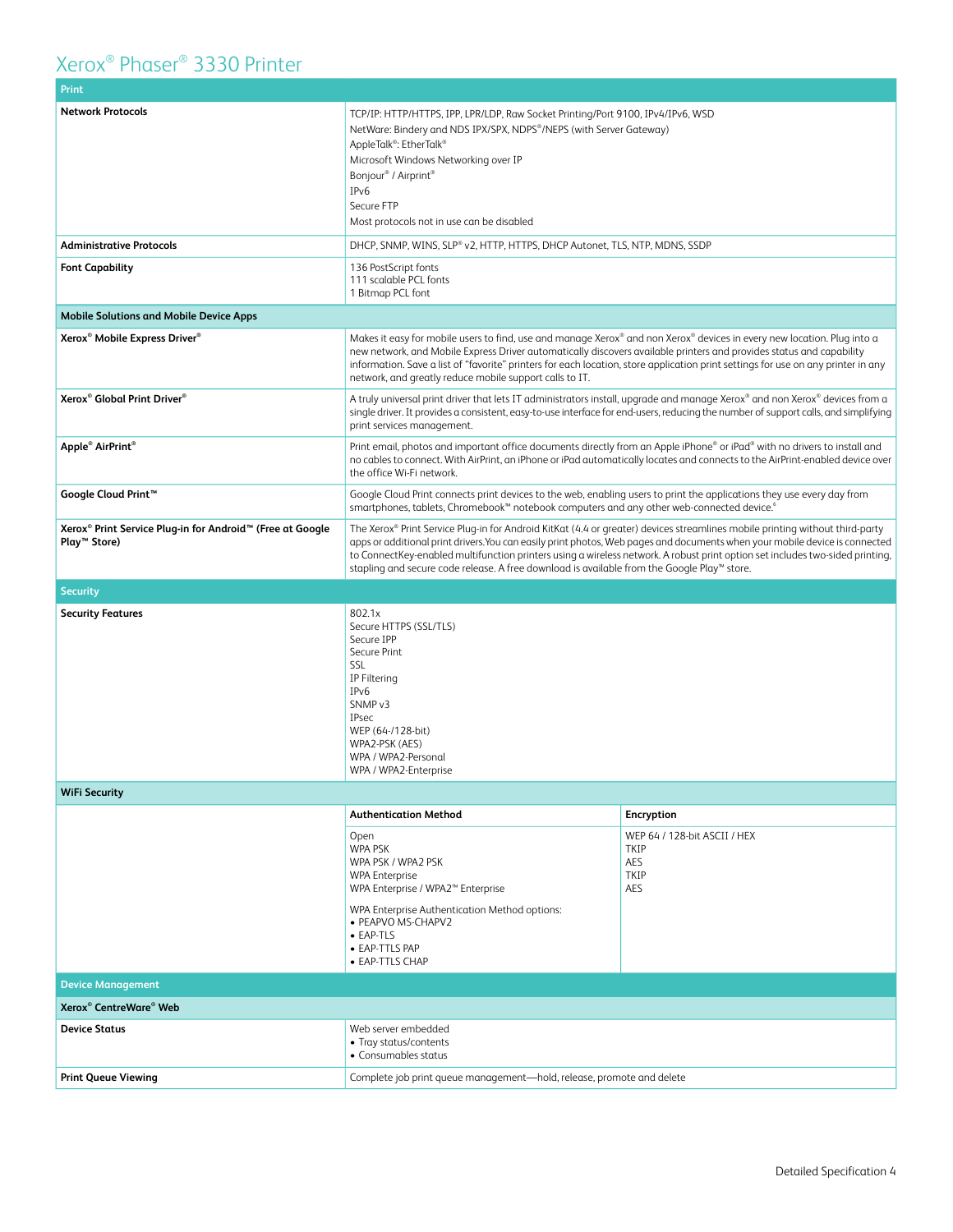| <b>Device Management</b>                                                                  |                                                                                                                                                                                                                                                                                                                                                                                                                                             |                    |  |  |
|-------------------------------------------------------------------------------------------|---------------------------------------------------------------------------------------------------------------------------------------------------------------------------------------------------------------------------------------------------------------------------------------------------------------------------------------------------------------------------------------------------------------------------------------------|--------------------|--|--|
| Xerox® CentreWare® Web                                                                    |                                                                                                                                                                                                                                                                                                                                                                                                                                             |                    |  |  |
| <b>Job Submission</b>                                                                     | Print-ready files (PS, PCL®5c/6, PDF, TIFF<br>Output feature selection                                                                                                                                                                                                                                                                                                                                                                      |                    |  |  |
| <b>Device Administration</b>                                                              | Allows simple, remote installation setting of configuration options and management of the device.                                                                                                                                                                                                                                                                                                                                           |                    |  |  |
| <b>Browsers</b>                                                                           | Microsoft <sup>®</sup> Internet Explorer 6, 7<br>Firefox® 2., 3<br>Safari® 3.0                                                                                                                                                                                                                                                                                                                                                              |                    |  |  |
| Xerox <sup>®</sup> CentreWare <sup>®</sup> Internet Services – Integrated Device Web Page |                                                                                                                                                                                                                                                                                                                                                                                                                                             |                    |  |  |
|                                                                                           | . A Web-based server application for network administrators that permits web browser-based device management from<br>any workstation, whether running Windows or UNIX or any other operating system<br>. Works with any SNMP-managed printer from any manufacturer<br>• Provides help with device discovery and installations, health checks and troubleshooting, and device upgrades, as well as<br>basic accounting and asset management. |                    |  |  |
| Xerox <sup>®</sup> Standard Accounting (Standard)                                         |                                                                                                                                                                                                                                                                                                                                                                                                                                             |                    |  |  |
| Tracking                                                                                  | Print usage                                                                                                                                                                                                                                                                                                                                                                                                                                 |                    |  |  |
| Accounting                                                                                | Up to 1,000 User accounts (User ID)<br>Up to 500 General accounts (Client)<br>Up to 500 Group accounts (Department)                                                                                                                                                                                                                                                                                                                         |                    |  |  |
| <b>Features</b>                                                                           | • Administrator can manage the feature via the Web User Interface or device control panel in tools.<br>• Administrator has the ability to import or export user accounts, Group Accounts, General Accounts and User limits via an<br>industry standard CSV file.                                                                                                                                                                            |                    |  |  |
| <b>Remote Print Services</b>                                                              |                                                                                                                                                                                                                                                                                                                                                                                                                                             |                    |  |  |
| Xerox® MeterAssistant® Service                                                            | Automates the process of collecting and submitting meter reads for tracking and billing of Xerox® device usage. Eliminates<br>the need for time-consumingend-user involvement and ensures that meter reads are submitted to Xerox on time.                                                                                                                                                                                                  |                    |  |  |
| Xerox <sup>®</sup> SuppliesAssistant® Service                                             | Automatically orders supplies for Xerox® output devices based on actual usage, eliminating the need to manually manage<br>supplies inventory.                                                                                                                                                                                                                                                                                               |                    |  |  |
| <b>Maintenance Assistant</b>                                                              | Offers a fast (and free) way to resolve potential issues and receive assistance and automate the troubleshooting/repair<br>process. Diagnostic data is sent to Xerox®, allowing for problems to be solved faster with increased uptime.                                                                                                                                                                                                     |                    |  |  |
| <b>What's In The Box</b>                                                                  |                                                                                                                                                                                                                                                                                                                                                                                                                                             |                    |  |  |
|                                                                                           | • Phaser 3330 Printer<br>• Standard Capacity Print cartridge: 2,600 pages <sup>7</sup><br>• Software and Documentation CD (with Safety, Regulatory, Recycling and Disposal Guides), Print Drivers and Warranty<br>Statement<br>• Installation Guide<br>· Quick Use Guides<br>· Power cord, USB Cable                                                                                                                                        |                    |  |  |
| <b>Supplies and Accessories</b>                                                           | Quantity                                                                                                                                                                                                                                                                                                                                                                                                                                    | <b>Part Number</b> |  |  |
| <b>Supplies</b>                                                                           |                                                                                                                                                                                                                                                                                                                                                                                                                                             |                    |  |  |
| Extra-High Capacity Print Cartridges                                                      | 15,000 standard pages'                                                                                                                                                                                                                                                                                                                                                                                                                      | 106R03624          |  |  |
| <b>High Capacity Print Cartridges</b>                                                     | 8,500 standard pages <sup>7</sup>                                                                                                                                                                                                                                                                                                                                                                                                           | 106R03622          |  |  |
| <b>Standard Capacity Print Cartridges</b>                                                 | 2,600 standard pages'                                                                                                                                                                                                                                                                                                                                                                                                                       | 106R03620          |  |  |
| <b>Drum Cartridge</b>                                                                     | 30,000 standard pages <sup>8</sup>                                                                                                                                                                                                                                                                                                                                                                                                          | 101R00555          |  |  |
| <b>Accessories</b>                                                                        |                                                                                                                                                                                                                                                                                                                                                                                                                                             |                    |  |  |
| 550-sheet Paper Tray                                                                      | 097N02254                                                                                                                                                                                                                                                                                                                                                                                                                                   |                    |  |  |
| <b>Near Field Communication (NFC) Enablement Kit</b>                                      | 097N02255                                                                                                                                                                                                                                                                                                                                                                                                                                   |                    |  |  |
| Card Reader Enablement Kit (with Card Reader)                                             | 497K18000                                                                                                                                                                                                                                                                                                                                                                                                                                   |                    |  |  |
| Card Reader Enablement Kit (without Card Reader)                                          | 497K18010                                                                                                                                                                                                                                                                                                                                                                                                                                   |                    |  |  |

<sup>1</sup> Maximum volume capacity expected in any one month. Not expected to be sustained on a regular basis.<br><sup>2</sup> Expected regular monthly throughput.<br><sup>9</sup> Poper capacities are based on 20 lb. / 75 gsm stock; capacities will vary

" Depending on the specific mobile device, versions or vendor, the mobile device may require a free download of the app from the appropriate store(s).<br>7 Average standard pages. Declared Yield in accordance with ISO/IEC1975